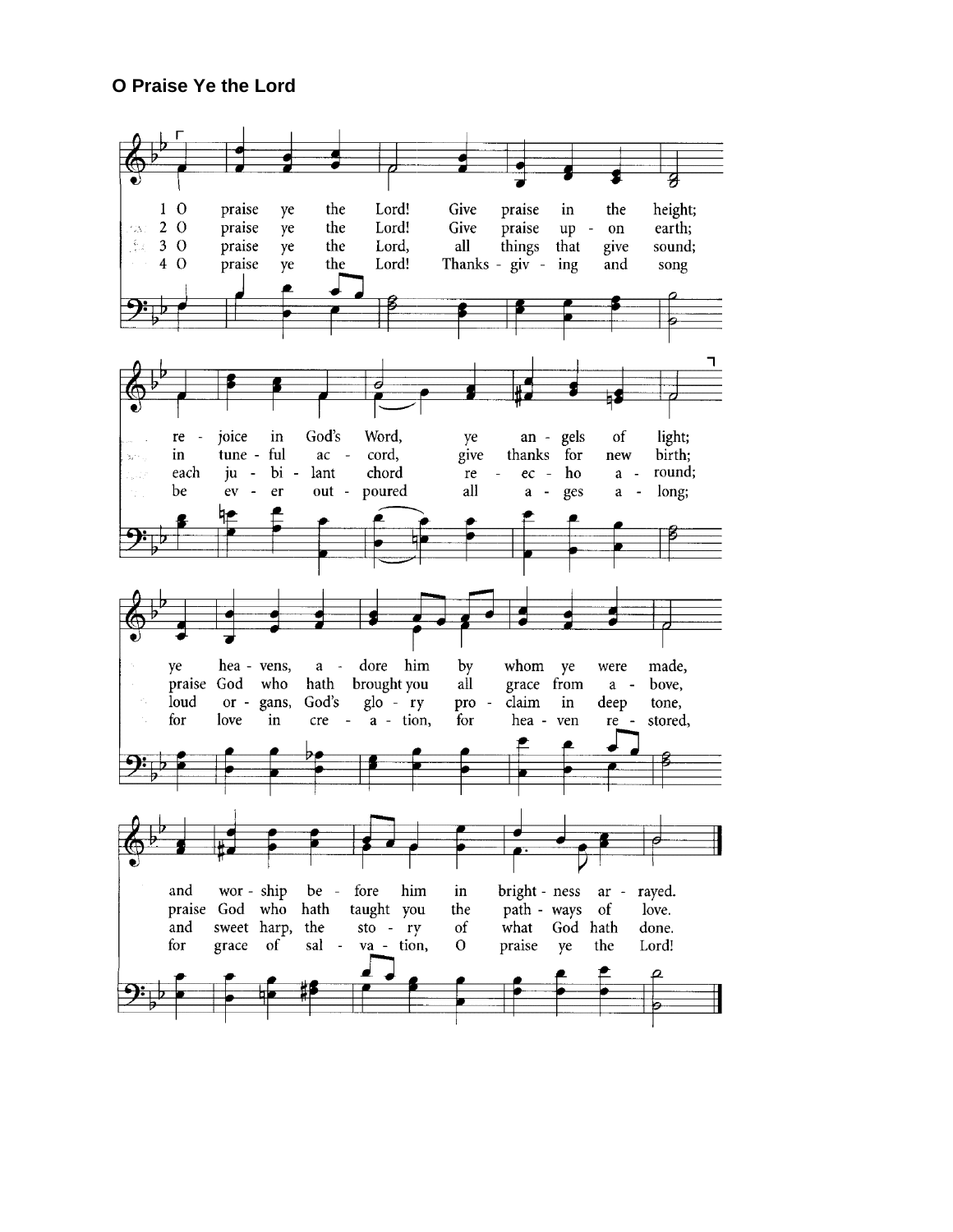#### **Won't He Make You Clean Inside**



**Officiant:** Alleluia. Christ is risen!

## **People: The Lord is risen indeed. Alleluia!**

**Gloria**



**Officiant:** The Lord be with you. **People: And also, with you. Officiant:** Let us pray.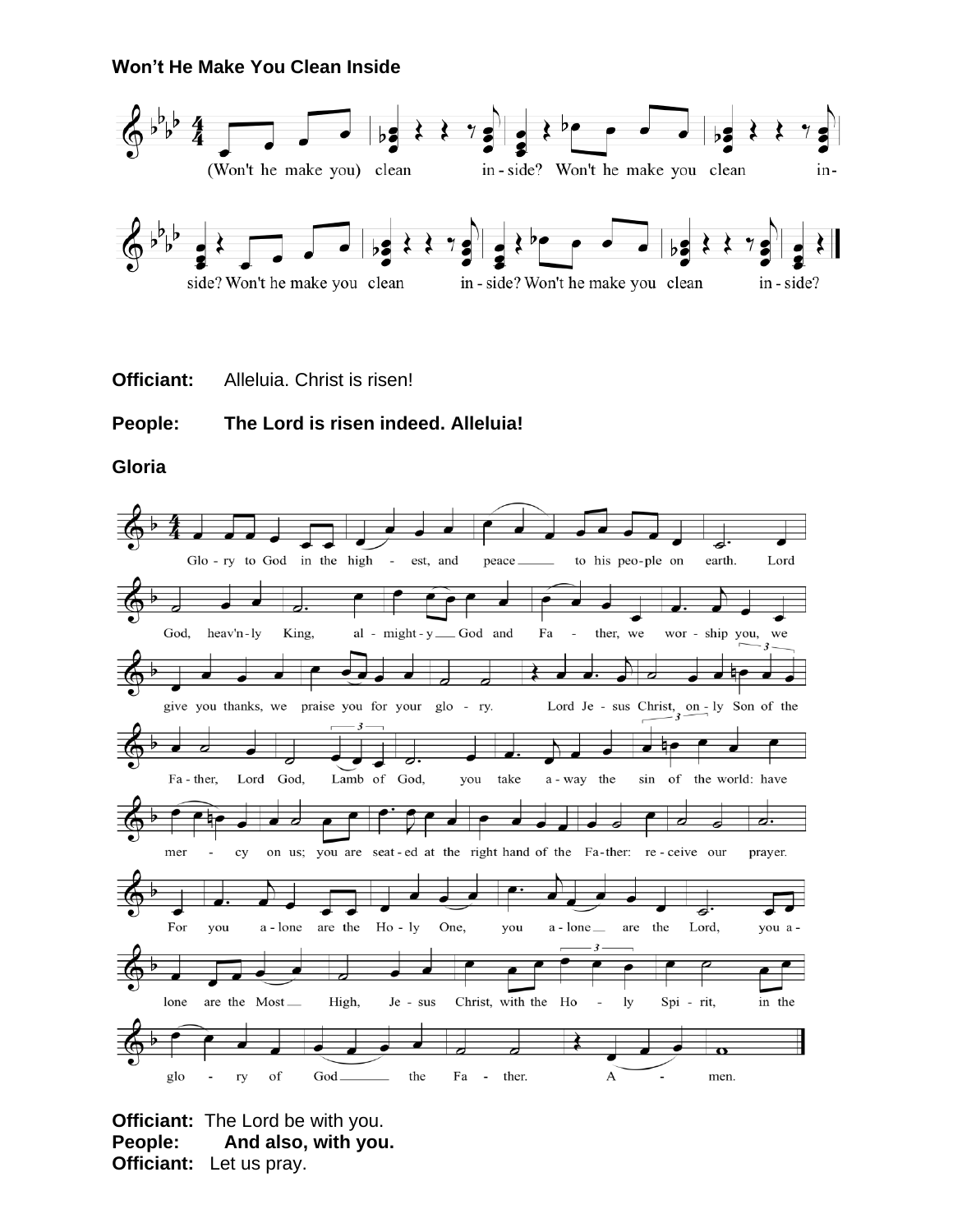**Collect:** Almighty God, whom truly to know is everlasting life: Grant us so perfectly to know your Son Jesus Christ to be the way, the truth, and the life, that we may steadfastly follow his steps in the way that leads to eternal life; through Jesus Christ your Son our Lord, who lives and reigns with you, in the unity of the Holy Spirit, one God, forever and ever. *Amen.*

#### **Children's Sermon: Whit Bodman**

#### **The First Lesson**

**Lector:** A reading from Acts

#### **Acts 11:1-18**

Now the apostles and the believers who were in Judea heard that the Gentiles had also accepted the word of God. So, when Peter went up to Jerusalem, the circumcised believers criticized him, saying, "Why did you go to uncircumcised men and eat with them?" Then Peter began to explain it to them, step by step, saying, "I was in the city of Joppa praying, and in a trance, I saw a vision. There was something like a large sheet coming down from heaven, being lowered by its four corners; and it came close to me. As I looked at it closely, I saw four-footed animals, beasts of prey, reptiles, and birds of the air. I also heard a voice saying to me, `Get up, Peter; kill and eat.' But I replied, `By no means, Lord; for nothing profane or unclean has ever entered my mouth.' But a second time the voice answered from heaven, `What God has made clean, you must not call profane.' This happened three times; then everything was pulled up again to heaven. At that very moment three men, sent to me from Caesarea, arrived at the house where we were. The Spirit told me to go with them and not to make a distinction between them and us. These six brothers also accompanied me, and we entered the man's house. He told us how he had seen the angel standing in his house and saying, `Send to Joppa and bring Simon, who is called Peter; he will give you a message by which you and your entire household will be saved.' And as I began to speak, the Holy Spirit fell upon them just as it had upon us at the beginning. And I remembered the word of the Lord, how he had said, `John baptized with water, but you will be baptized with the Holy Spirit.' If then God gave them the same gift that he gave us when we believed in the Lord Jesus Christ, who was I that I could hinder God?" When they heard this, they were silenced. And they praised God, saying, "Then God has given even to the Gentiles the repentance that leads to life."

**Lector:** The word of the Lord

#### *People:* **Thanks be to God**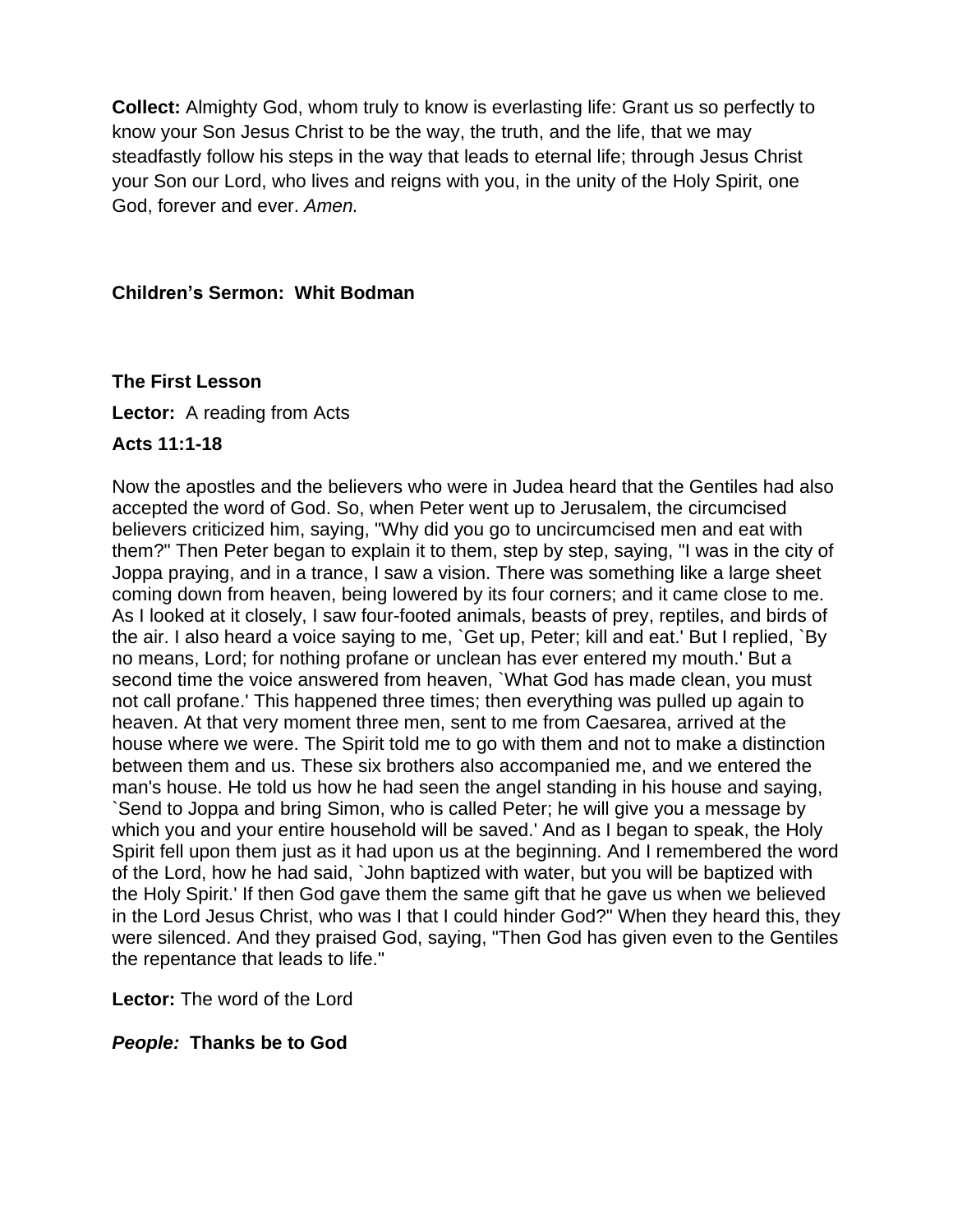#### **Sung Psalm**

## **Psalm 148**

#### *Laudate Dominum*

- 1 Hallelujah!
	- Praise the LORD from the heavens; \* praise him in the heights.
- 2 Praise him, all you angels of his; \* praise him, all his host.
- 3 Praise him, sun and moon; \* praise him, all you shining stars.
- 4 Praise him, heaven of heavens, \* and you waters above the heavens.
- 5 Let them praise the Name of the LORD; \* for he commanded, and they were created.
- 6 He made them stand fast for ever and ever; \* he gave them a law which shall not pass away.
- 7 Praise the LORD from the earth, \* you sea-monsters and all deeps;
- 8 Fire and hail, snow and fog, \* tempestuous wind, doing his will;
- 9 Mountains and all hills, \* fruit trees and all cedars;
- 10 Wild beasts and all cattle, \* creeping things and winged birds;
- 11 Kings of the earth and all peoples, \* princes and all rulers of the world;
- 12 Young men and maidens, \* old and young together.
- 13 Let them praise the Name of the LORD, \* for his Name only is exalted, his splendor is over earth and heaven.
- 14 He has raised up strength for his people and praise for all his loyal servants, \* the children of Israel, a people who are near him. Hallelujah!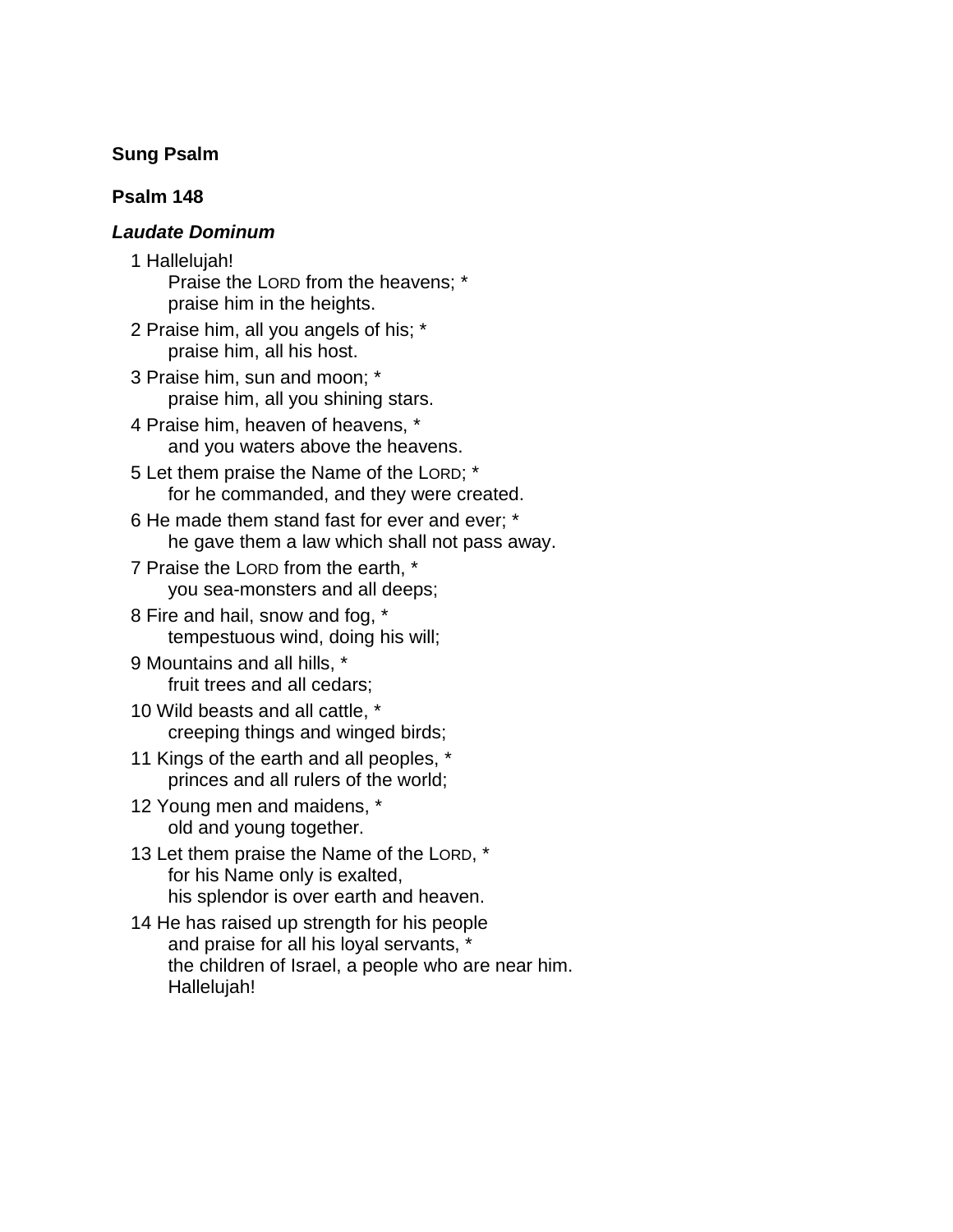## **The Epistle**

**Lector:** A reading from Revelation

#### **Revelation 21:1-6**

I saw a new heaven and a new earth; for the first heaven and the first earth had passed away, and the sea was no more. And I saw the holy city, the new Jerusalem, coming down out of heaven from God, prepared as a bride adorned for her husband. And I heard a loud voice from the throne saying,

"See, the home of God is among mortals. He will dwell with them as their God; they will be his peoples, and God himself will be with them; he will wipe every tear from their eyes. Death will be no more; mourning and crying and pain will be no more, for the first things have passed away."

And the one who was seated on the throne said, "See, I am making all things new." Also, he said, "Write this, for these words are trustworthy and true." Then he said to me, "It is done! I am the Alpha and the Omega, the beginning and the end. To the thirsty I will give water as a gift from the spring of the water of life."

**Lector:** The word of the Lord

#### *People:* **Thanks be to God**



## **Sequence: He that Believeth**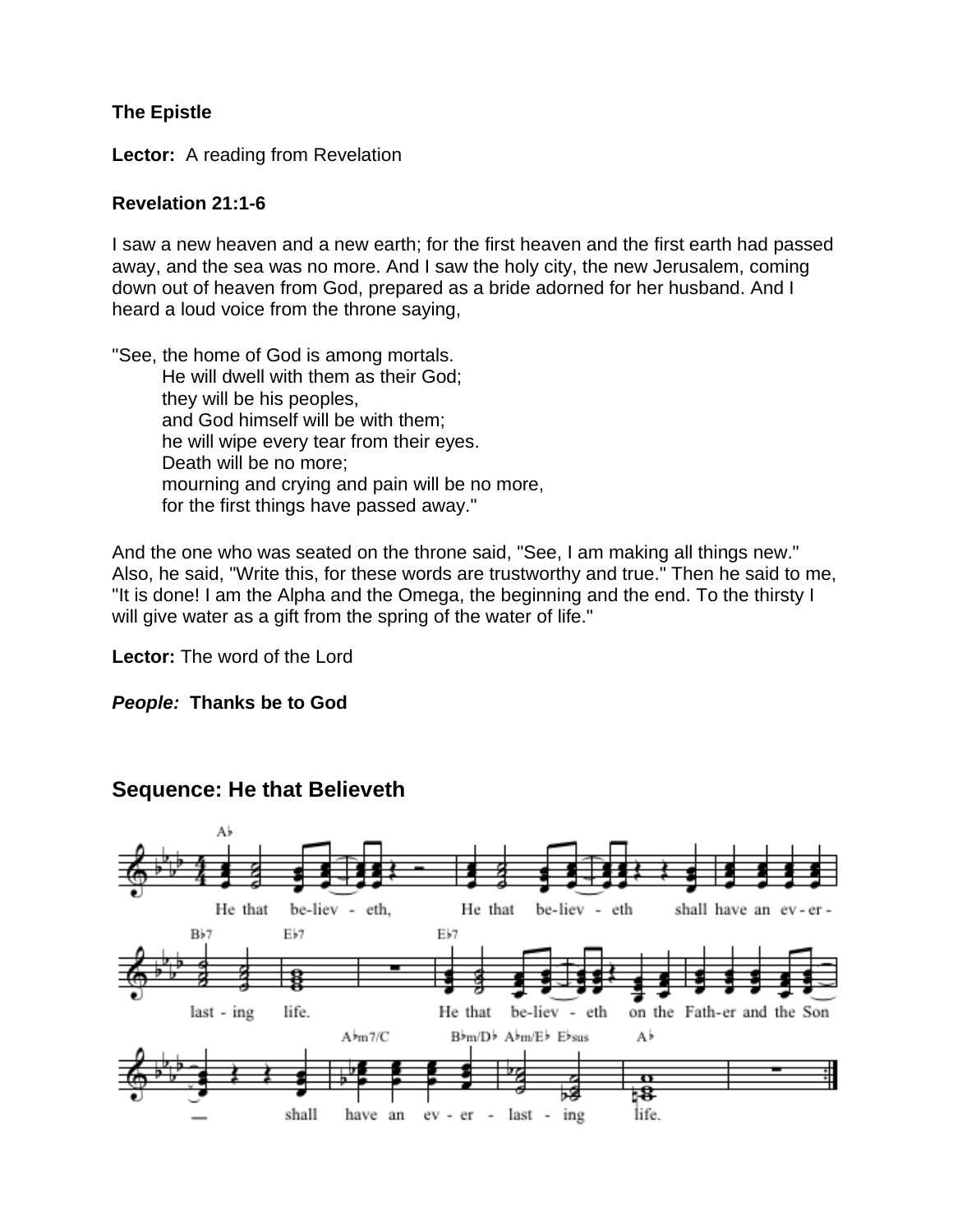## **The Gospel**

**Officiant:** The Holy Gospel of our Lord Jesus Christ according to John

#### **John 13:31-35**

At the last supper, when Judas had gone out, Jesus said, "Now the Son of Man has been glorified, and God has been glorified in him. If God has been glorified in him, God will also glorify him in himself and will glorify him at once. Little children, I am with you only a little longer. You will look for me; and as I said to the Jews so now I say to you, 'Where I am going, you cannot come.' I give you a new commandment, that you love one another. Just as I have loved you, you also should love one another. By this everyone will know that you are my disciples, if you have love for one another."

**Officiant:** The Gospel of the Lord

*People:* **Glory to you, Lord Christ.**



## **Sequence: He that Believeth**

# **Sermon: Whit Bodman**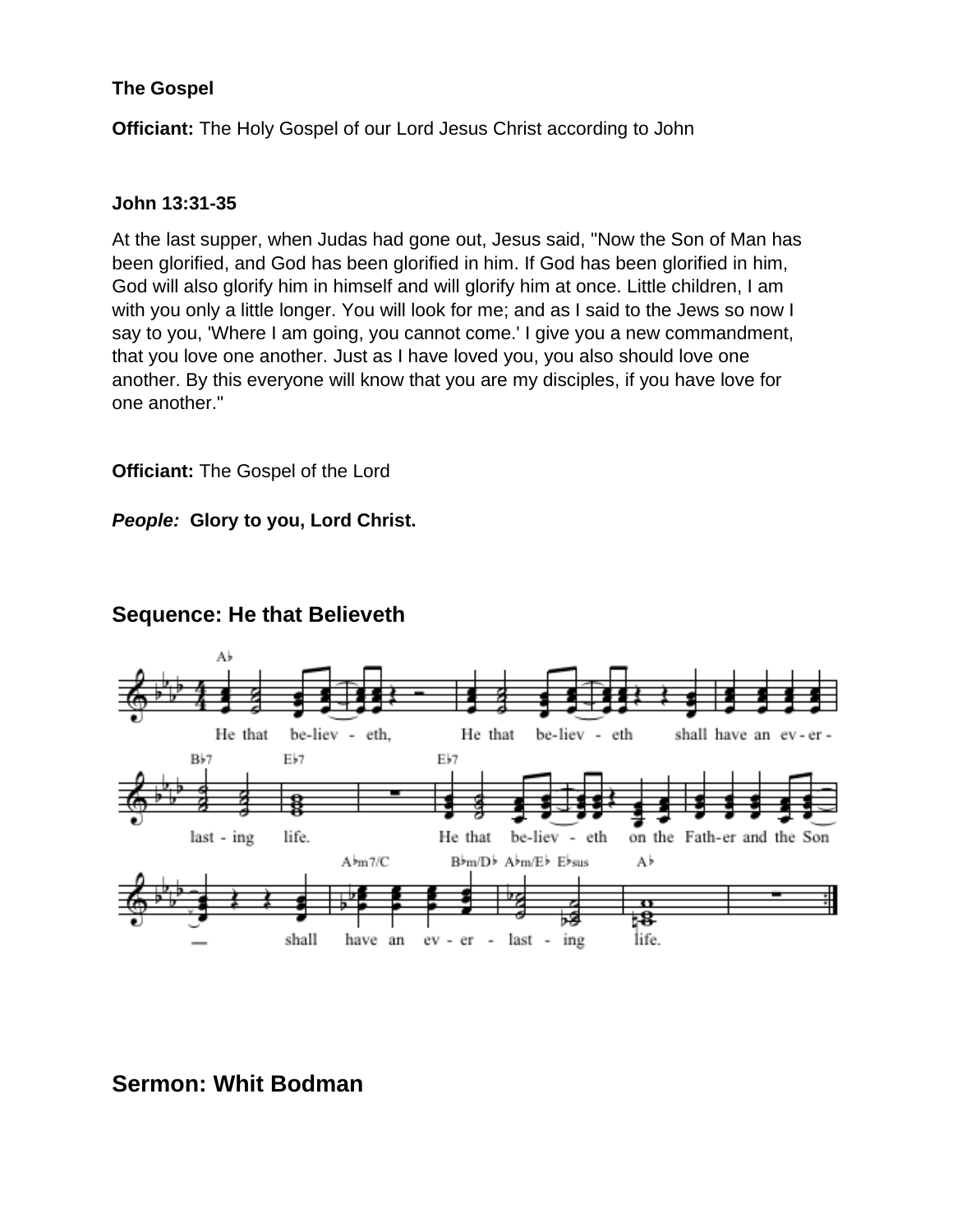#### **The Nicene Creed**

**Officiant:** Let us stand and reaffirm our faith by reciting the words of the Nicene Creed

**We believe in one God,**

**the Father, the Almighty, maker of heaven and earth, of all that is, seen and unseen. We believe in one Lord, Jesus Christ, the only Son of God, eternally begotten of the Father, God from God, Light from Light, true God from true God, begotten, not made, of one Being with the Father. Through him all things were made. For us and for our salvation he came down from heaven: by the power of the Holy Spirit he became incarnate from the Virgin Mary, and was made man. For our sake he was crucified under Pontius Pilate; he suffered death and was buried. On the third day he rose again in accordance with the Scriptures; he ascended into heaven and is seated at the right hand of the Father. He will come again in glory to judge the living and the dead, and his kingdom will have no end. We believe in the Holy Spirit, the Lord, the giver of life, who proceeds from the Father and the Son. With the Father and the Son he is worshiped and glorified. He has spoken through the Prophets. We believe in one holy catholic and apostolic Church. We acknowledge one baptism for the forgiveness of sins. We look for the resurrection of the dead, and the life of the world to come. Amen.**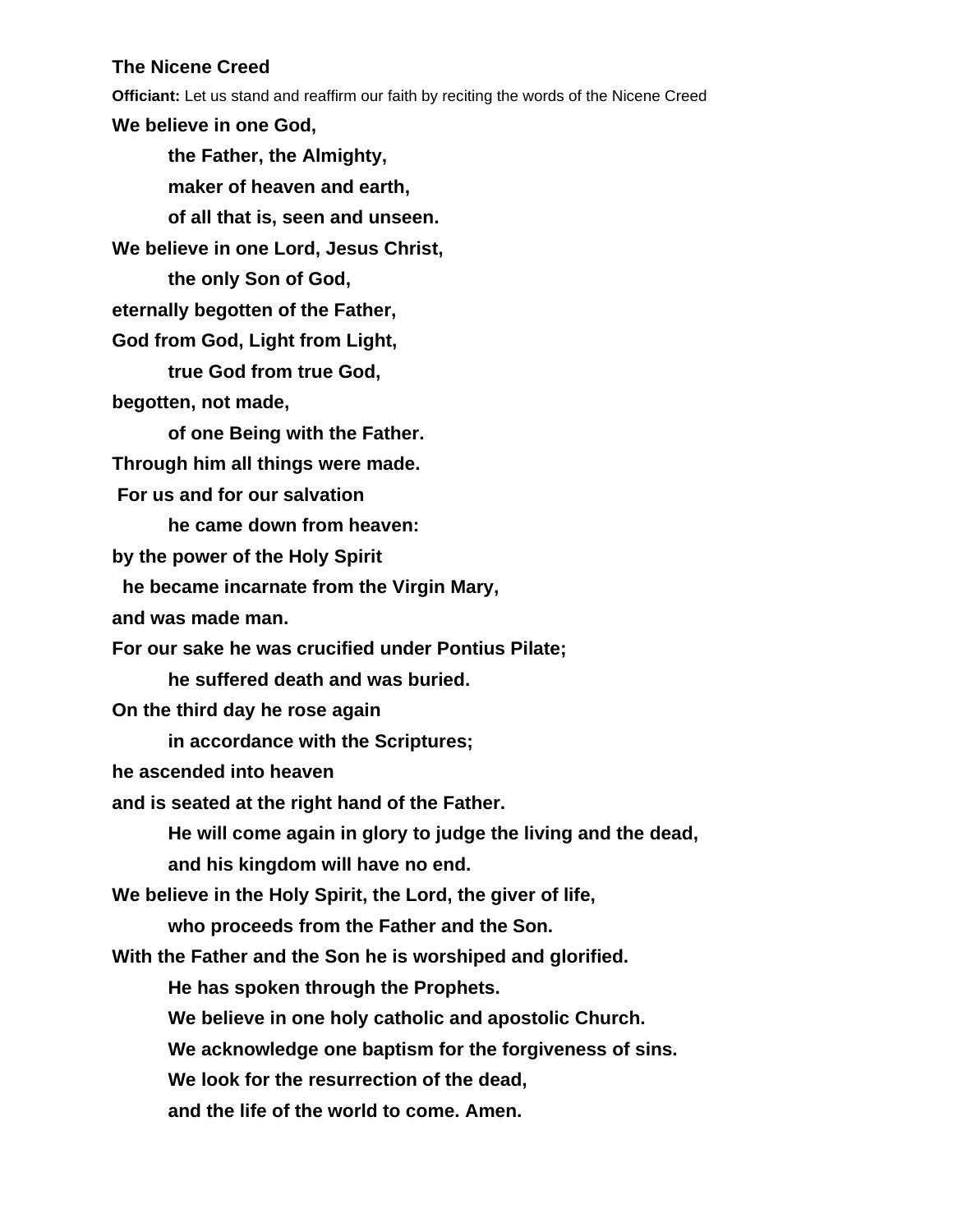## **Prayers of the People**

## *Invitation to share your intercessions and thanksgivings*

Rejoicing in the mighty acts of God who has delivered his people from sin and death through the resurrection of Jesus Christ, let us lift our voices and pray,

Risen Lord,

## *People*: **Hear our Prayer.**

Let us give thanks to God for the multitude of blessings he showers upon us:

For our lives and for those whom we love,

For the beauty of this home God has created for us,

For our families and our friendships,

Let us give thanks to the God of Life.

Risen Lord,

## *People*: **Hear our Prayer.**

Let us pray for the Church, that it may carry forward the redemptive works of God:

For our clergy and our bishops,

For the many lay people who serve the church,

And serve the world through the church.

For those gather here in worship and prayer.

Risen Lord,

## *People***: Hear our Prayer.**

Let us pray for the newly baptized, that the joy of Easter may ever grow within them, and that the Spirit may guide them in lives of active faith.

Risen Lord,

#### *People:* **Hear our Prayer.**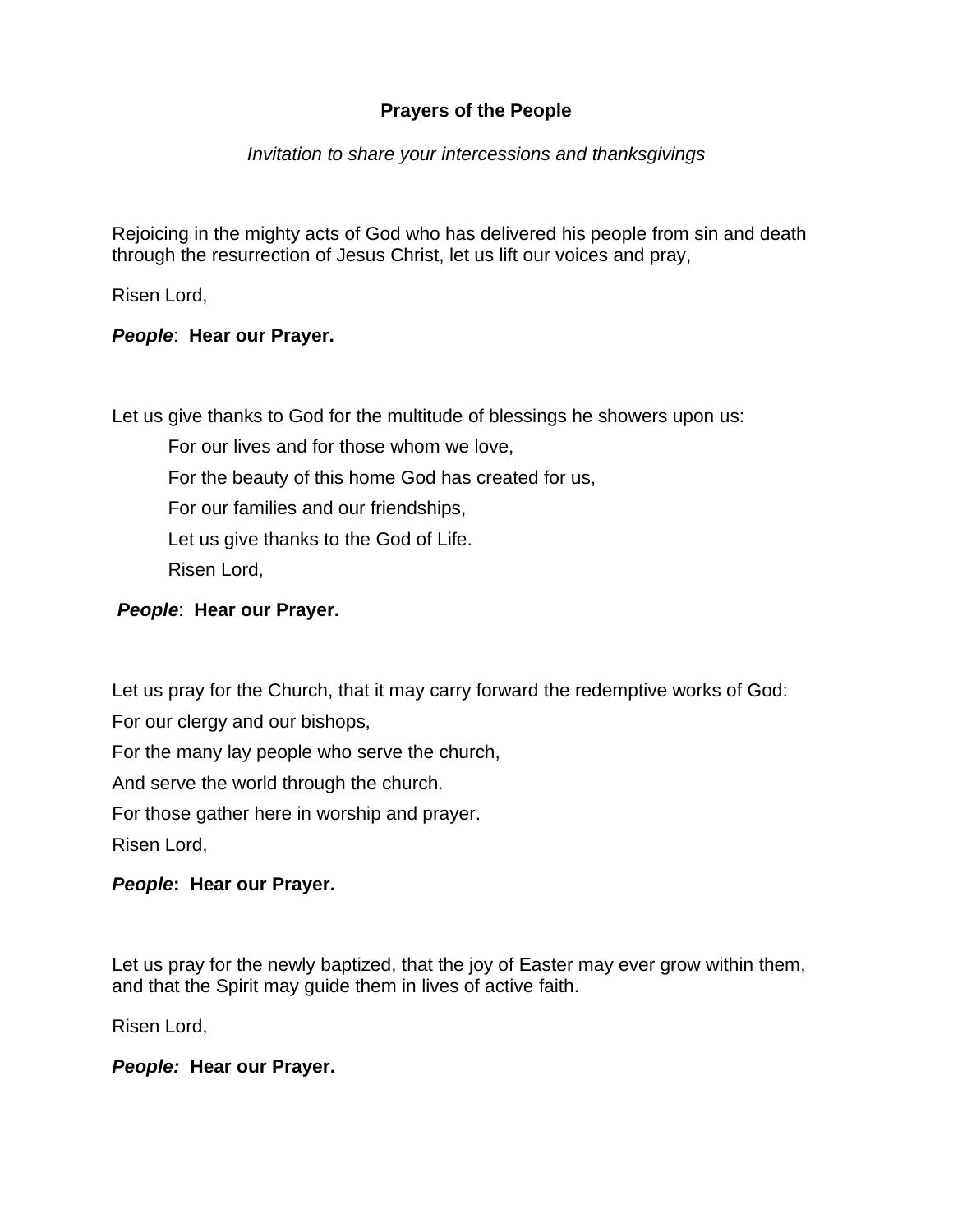Let us pray for the nations and peoples of the world, that the powers that oppress and destroy may decline, and that justice, peace, and prosperity be lifted up.

Risen Lord,

#### *People:* **Hear our Prayer.**

Let us pray for those who are sick, those who suffer, those who struggle: and who have died:

That the hope born of Easter give them peace, acceptance and renewal, And that through their struggles they may come into closer communion with the God who redeems and restores.

Risen Lord,

#### *People*: **Hear our Prayer.**

*Intercessions and Thanksgivings offered here*

**Officiant:** Lord Jesus Christ, you said to your apostles, "Peace I give to you; my own peace I leave with you:'' Regard not our sins, but the faith of your Church, and give to us the peace and unity of that heavenly City, where with the Father and the Holy Spirit you live and reign, now and forever. *Amen.*

## **Peace**

**Officiant:** The peace of the Lord be always with you.

*People***: And also, with you.**

*Please be seated*

#### **Announcements**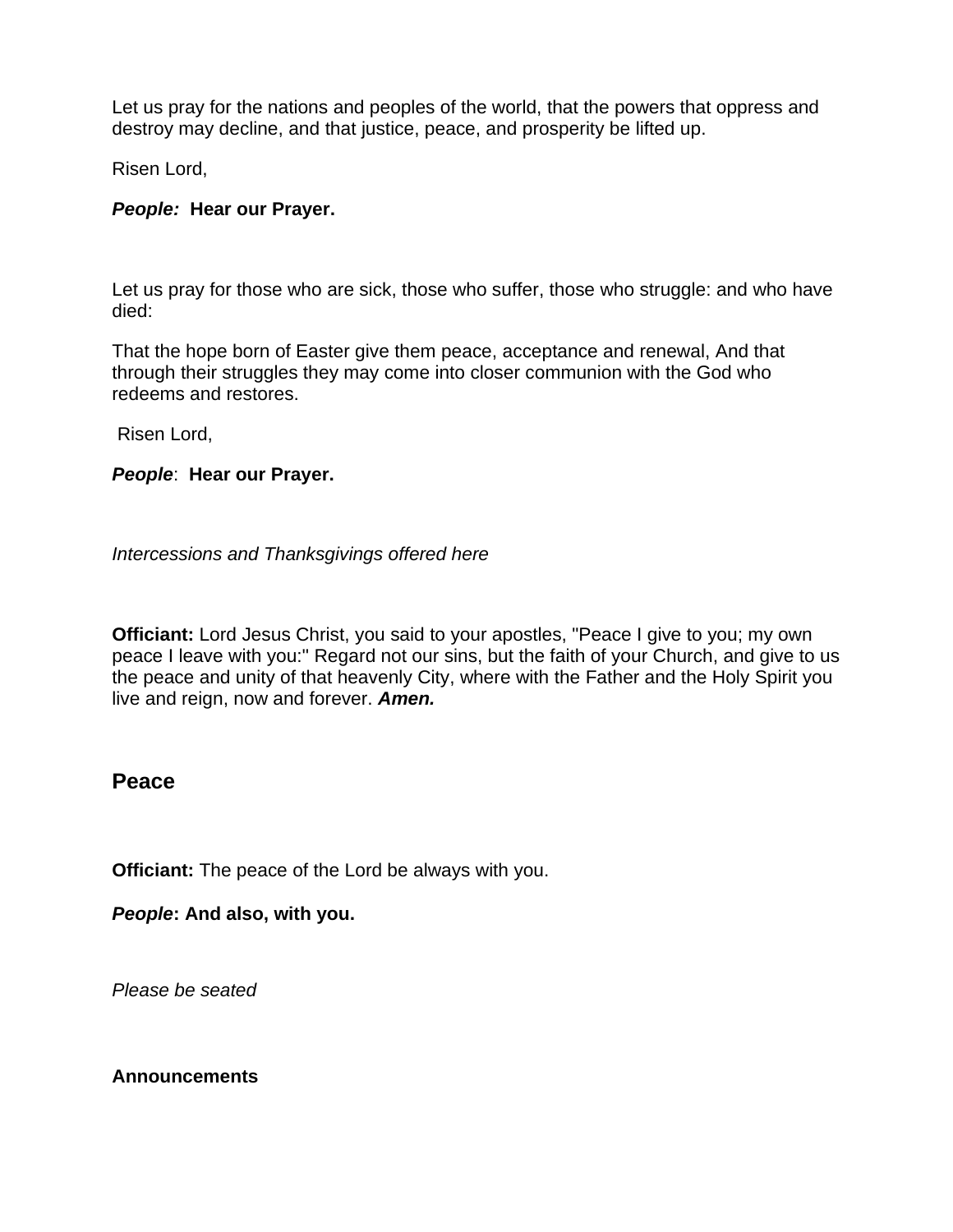## **Birthday Prayer**

O God, our times are in your hand: Look with favor, we pray, on your servant N. as s/he begins another year. Grant that s/he may grow in wisdom and grace, and strengthen his/her trust in your goodness all the days of her/ his life; through Jesus Christ our Lord. Amen.

## **Anniversary Prayer**

O God, be with N. and N., as they celebrate another year together. Deepen their love for each other, grant them joy, and make their life together a blessing to all, through Jesus Christ our Lord. Amen.

**Officiant:** Walk in love, as Christ loved us and gave himself for us, an offering and sacrifice to God.

## **Offertory: Choir Anthem: "As Torrents in Summer" by Edward Elgar**

*(Let us stand)*

**Officiant:** As our Savior Christ has taught us, we now pray,

**Our Father in heaven, hallowed be your Name, your kingdom come, your will be done, on earth as in heaven. Give us today our daily bread. Forgive us our sins as we forgive those who sin against us. Save us from the time of trial, and deliver us from evil. For the kingdom, the power, and the glory are yours, now and forever. Amen.**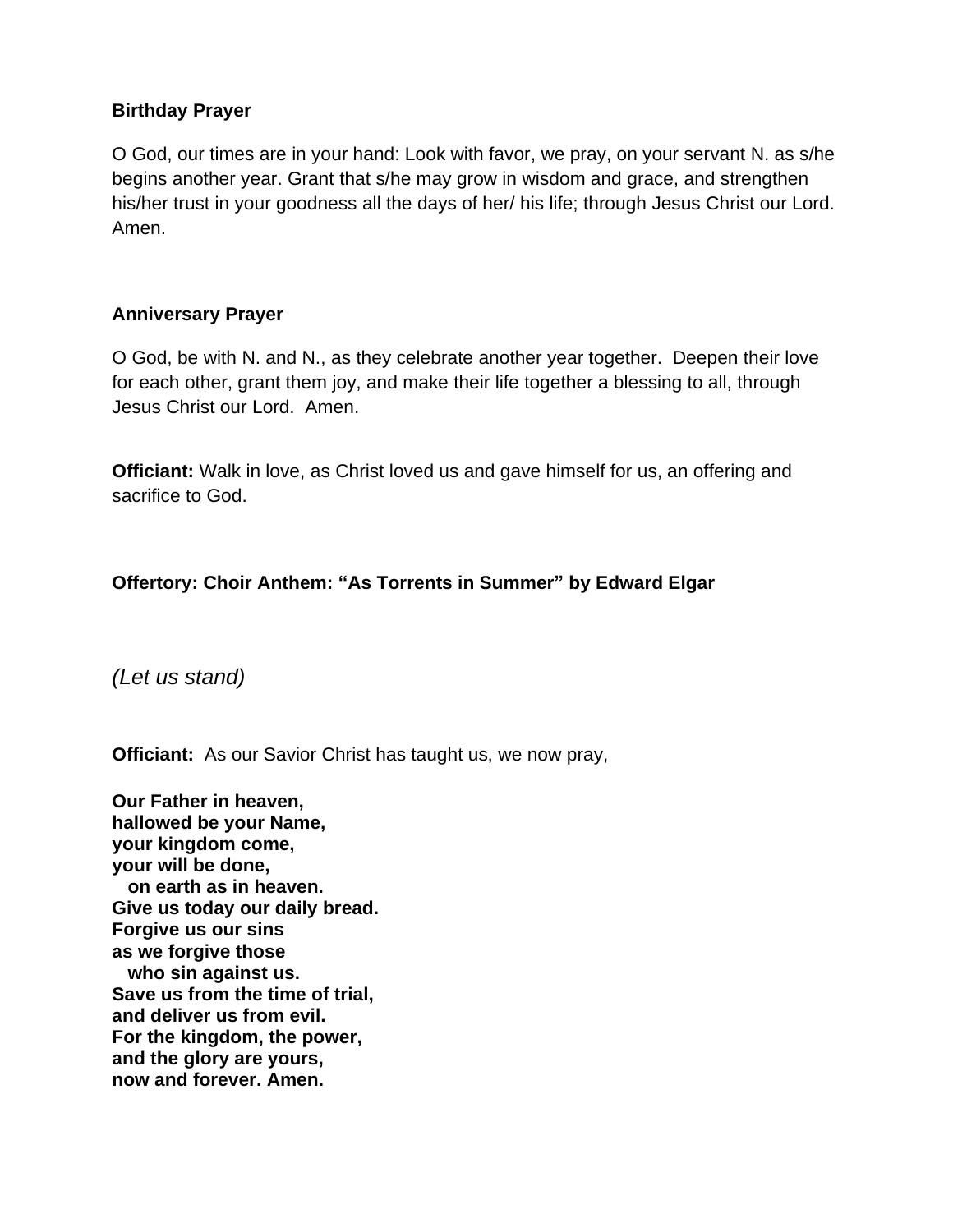**Officiant:** The Gifts of God for the people of God.

Take them in remembrance that Christ died for you, and feed on Him in your hearts by faith, with thanksgiving.

**Officiant:** Everyone who is hungry is welcome to this table.

## **Sharing Bread and Wine**

## **Communion Hymn: Jesu, Jesu, Fill Us with Your Love**



## **Post Communion Prayer**

**Officiant:** Let us pray.

*Officiant and People*

**Eternal God, heavenly Father,**

**you have graciously accepted us as living members**

**of your Son our Savior Jesus Christ,**

**and you have fed us with spiritual food**

**in the Sacrament of his Body and Blood.**

**Send us now into the world in peace,**

**and grant us strength and courage**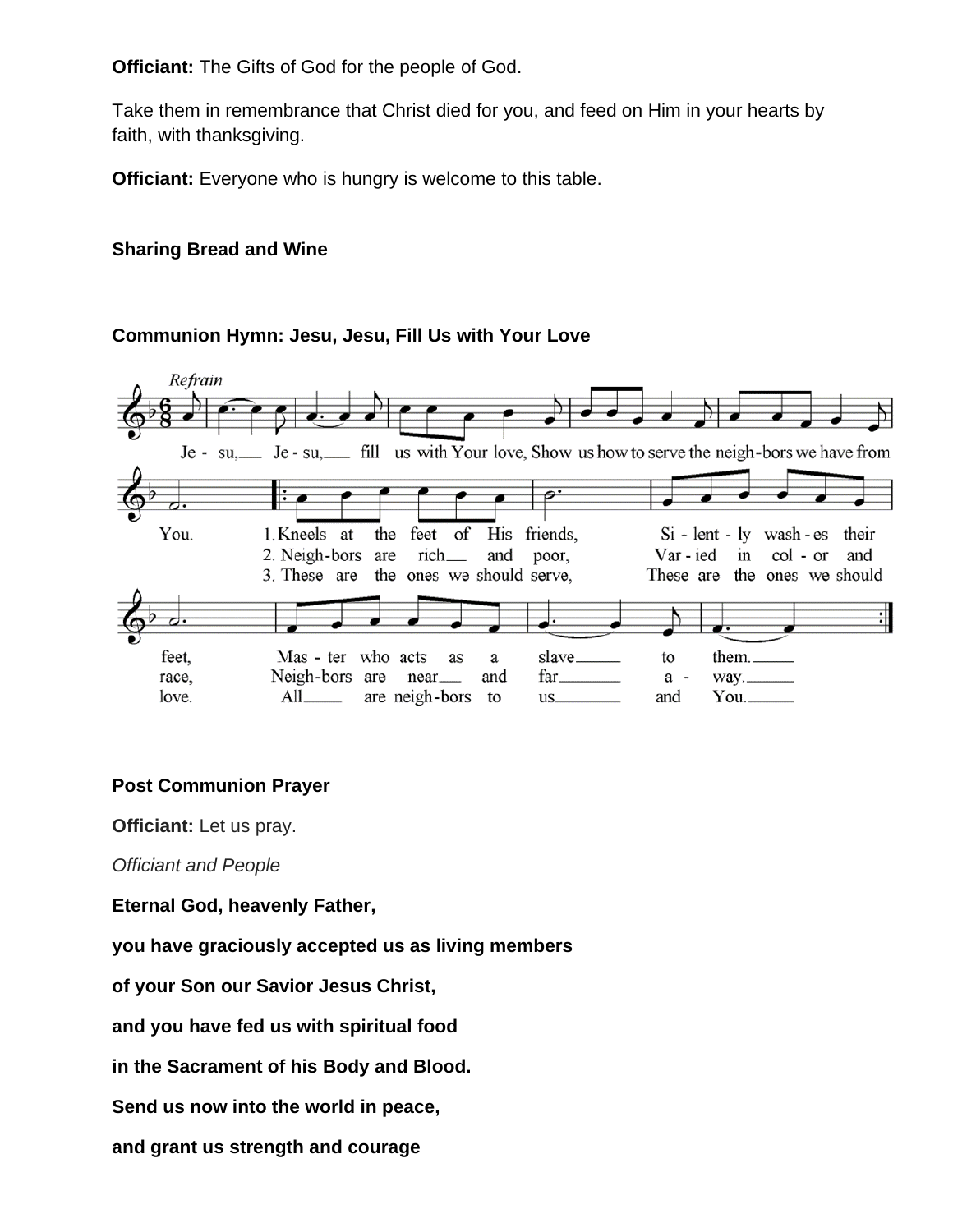#### **to love and serve you**

#### **with gladness and singleness of heart;**

#### **through Christ our Lord. Amen.**

#### **Collect**

**Officiant:** "The God of peace, who brought again from the dead our Lord Jesus Christ, the great Shepherd of the sheep, through the blood of the everlasting covenant, make us perfect in every good work to do his will, working in us that which is well-pleasing in his sight; and the blessing of God Almighty, the Father, the Son, and the Holy Spirit, be among us, and remain with us always. Amen."

#### **Closing Hymn: Blessed Assurance**